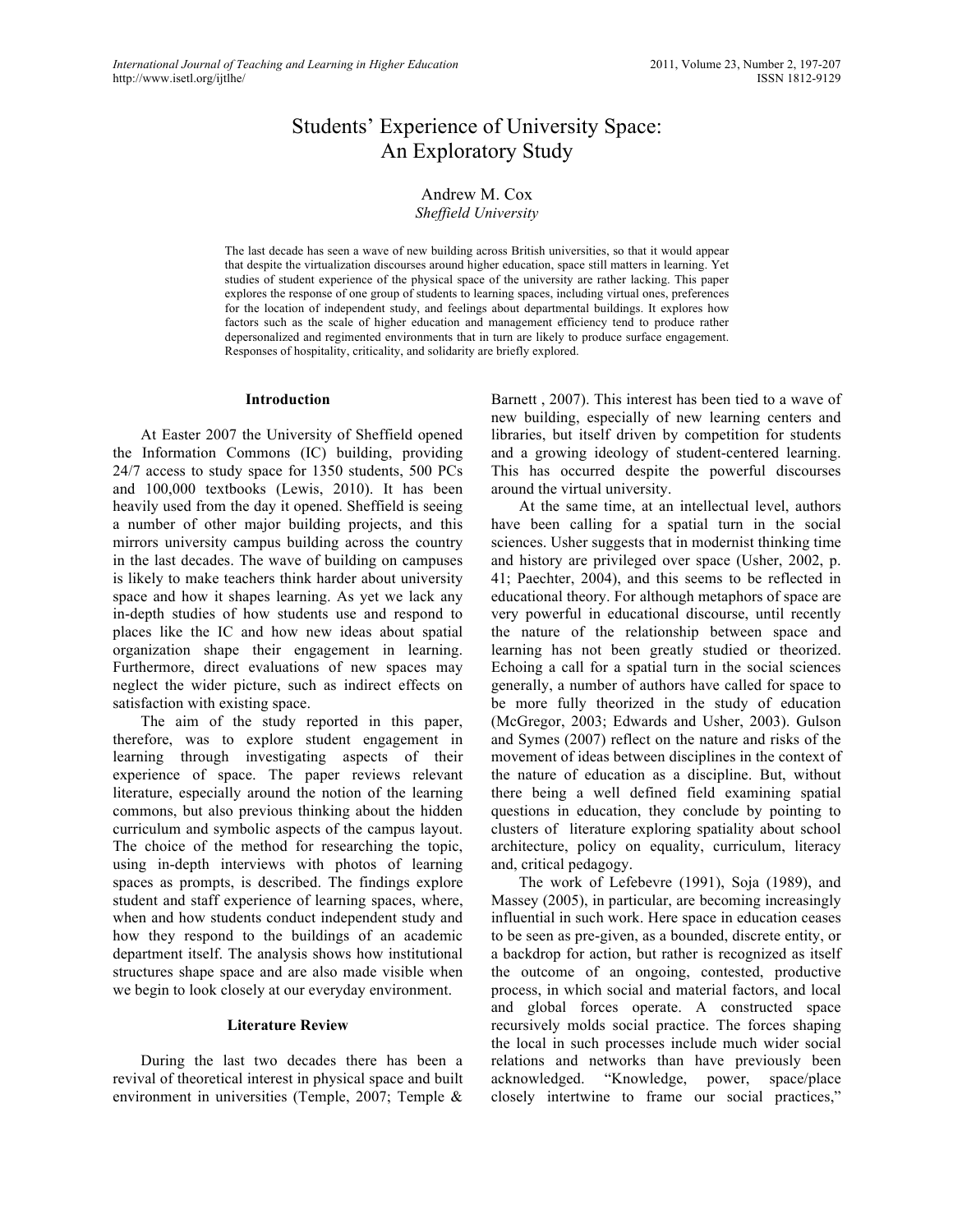Wilson and Cervero (2003, p. 124) suggest. The relatively enduring patterns in spatiality, rather than reflecting necessary conditions or being essential or innocent, are to be seen as reflecting a pattern created by power relations (McGregor, 2004) yet they are constantly remade and potentially capable, therefore, of being reframed. The approach also recognizes that there are multiple experiences and narratives of any space (Thomson, 2007).

The 1990s and 2000s saw an increasing investment in campus infrastructure and much exciting experimentation with new learning space design. A report for Scottish Funding Council (Marmot Associates, 2006) proposes a context for changing thinking about learning space. The 1990s saw a significant shift in thinking towards student-centered notions, it argues. This may have been driven by shifts in the demand from the economy, from a focus on factual knowledge and certain skills, to "critical thought, clarity of expression and complex decision making" (Marmot Associates, 2006, p. 20). We might also think that it reflected competition for students and diversification of the student population. Lecture based teaching methods have become unfashionable, while the report suggests significant evidence for the importance of learning through reflection, doing, and conversation (Marmot Associates, 2006). This implies more complex learning space provision, a move away from reliance on lecture theatres and towards use of a range of learning spaces to accommodate different learning styles or activities.

In thinking about the requirements of active learning, Chism (2006) proposes that learning space needs flexibility, comfort, sensory stimulation, technology support, and decenteredness. She sees a key driver to be changing student expectations and study patterns. From this perspective existing infrastructure is likely to seem outdated. In their recent study of one university campus, Jessop and Smith (2007, 2008) point to the way that classroom layouts affirm a teacher centric, transmissive micro-design, lacking a true student focus or the flexibility to support a flow of activities from "listening to collaborating to writing or working independently" (2008, p. 5). On sheer practical grounds the itinerant lecturer in his or her short teaching sessions simply does not have time to change the micro-design of rooms for a single session.

Much discussion about how learning space design should be changed has been developed around the notions of the Information Commons and the Learning Commons. Historically, the aim of the book-centered library, the paradigm increasingly dominant in the twentieth century (Bennett, 2009), was to amass and organize a huge collection of printed books and journals. The *virtual library* concept implied having a purely electronic collection, leaving little role for

library buildings. Even the later *hybrid library* concept (Rusbridge, 1999) was likely to be realized as a building filled with serried ranks of computers. Some commentators continued to argue that digitization had its limits and the library had a role as a place (Crawford, 1999) and now, partly because of technical change, such as computer network wireless access, the ranks of computers can be allowed to fade more into the background. New thinking about library space reimagines it as a place for collaborative learning, a social and meeting space, a type of "third place" (Harris, 2003), the center of a community.

It was during the late 1990s that a concept of the information commons emerged in the USA (Spencer, 2006; MacWhinnie, 2003). This was a period of substantial investment in new building. Although actual building patterns from 1995 to 2002 in the USA were often driven by quite traditional thinking (the need to house growing print collections was a key driver) (Bennett 2003), a radical reconceptualization of the library space emerged. The new information commons are often centrally-located campus showpieces, especially for the implementation of the most advanced technology. In the UK the prototype is the Saltire Centre at Glasgow Caledonian University, opened in 2006 (Watson, 2007). Its key features are: "[a] spectrum of spaces" (Watson, 2007, p. 257) for group work as well as quiet areas for reading; multiple services within the library, with books but also computers and merging of support services; plus student services, close or within the library, as well as social spaces and coffee shops. Flexibility of design for future reuse is also prominent in thinking. The Saltire Centre is a large dramatic building and a hub of activity.

These types of space are "wildly popular" with students (Spencer, 2006, p. 242). Yet they have not been without their critics. Jamieson (2009), while welcoming the changes, notes the ultimate risks of concentrating too many functions for too many people in one place, as well as the potential impact on other parts of campus. He also notes the irony of extending organization to informal learning in a context of also talking about students needing to take control over their own learning. Although they report considerable satisfaction, even excitement with new learning spaces, Spicer and Hancock (2008) also have a residual skepticism about the new library building, a view shared by some of the social actors they studied. They see these redesigns as a deliberate remolding of the visual aesthetics of the library to reference the imagery and use of space in business, and as having continuity with adjustments of the public sector to free market ideology. The specific motifs of this rebuilding/rebranding are blurring of spatial use and boundary crossing and fantasy. These combine to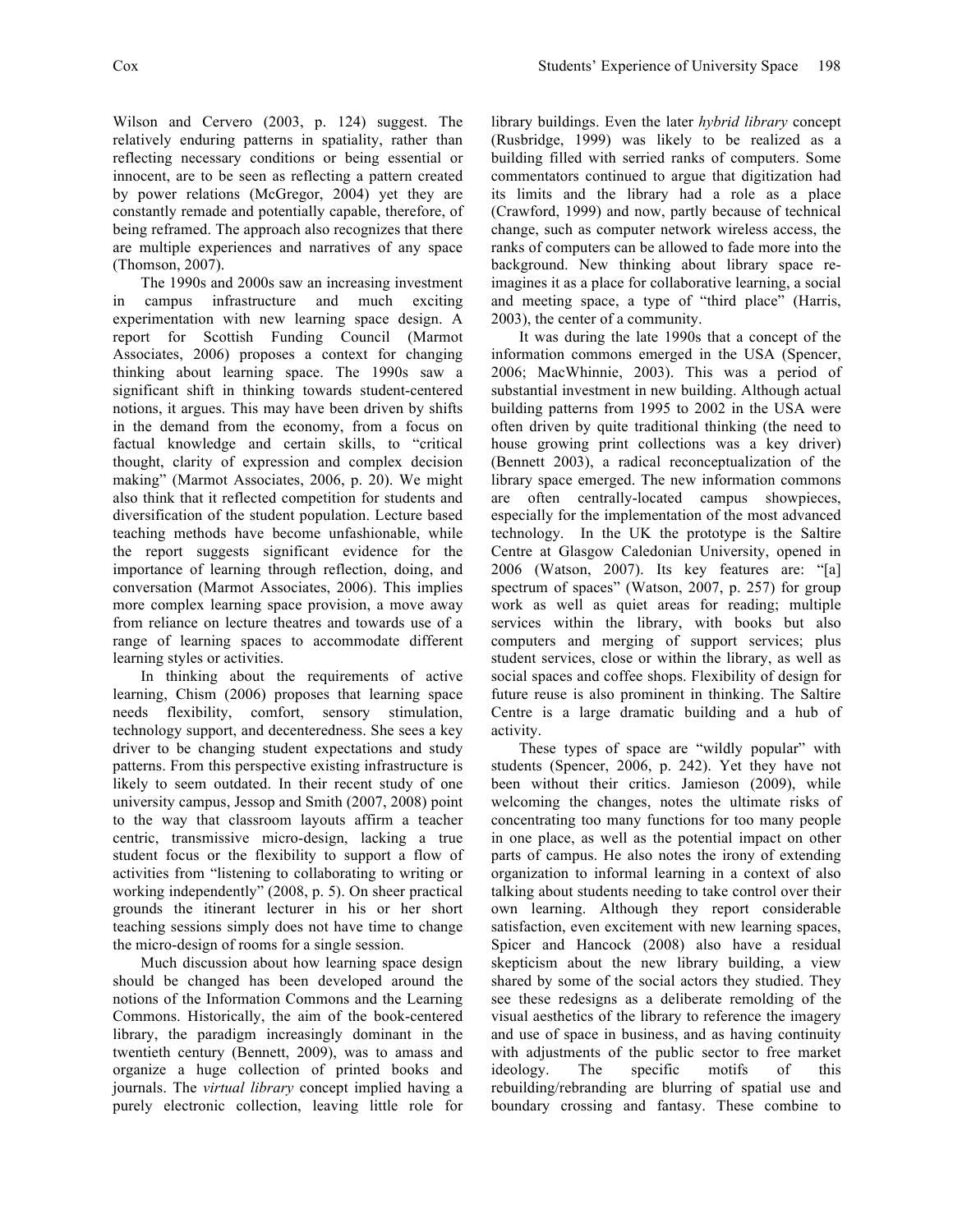undermine the old library space and make it into a space of consumption.

Such questions are developed furthest by Bennett (2005, 2006, 2009). He argues for a step beyond the Information Commons to the Learning Commons. One issue with the IC is librarians continued thinking in terms of a service to support information seeking and consumption, rather than learning; a focus on providing services instead of "one that encourages students to devote more time to study" (2005, Increasing Time on Task section, para. 12). Fuller understanding the needs of learning implies going beyond library concepts of information literacy. Bennett asserts the following needs:

- Supporting a distinction between studying and socializing that does not deny the social dimension of study
- Favoring learning functions in the space's mix of academic and social functions
- Providing choices of place, ranging from personal seclusion to group study, that variously reinforce the discipline needed for study
- Permitting territorial claims for study that enable students to govern the social dimension of their study space
- Fostering a sense of community among students. (2005, Increasing Time on Task section, para. 11)

Thus, Bennett recognizes the problem students have of distraction and the social character of learning becoming merely a diversion into socializing. He suggests that there is a need to let students own space, to use it in different ways at different times, to work in a context where they know others and feel safe such that social aspects of learning can take place. He refers to this as the "domestication" of public spaces of libraries. In fact, he is rather close to defining "transitional spaces," Winnicott's term for a safe place where the learner feels secure enough to take the psychological risks necessary for learning and where the emotions around learning can be contained (Sagan, 2008). Sagan found learners wanted "a local, safe place in which they felt ownership over the course . . . and they wanted consistency; of teacher, time, place and pedagogical approach." For Sagan, "space and emotion are inextricably linked in learning" (2008, p. 175); creating such safe places is a key to providing the conditions for learning.

Of course, there may be some theoretical and practical obstacles to achieving this vision. First, Bennett's account of learning does seem to privilege one approach, active learning, seeming to deny that learning can ever effectively occur through a transmissive process. The claim that knowledge is a social construction seems to be construed to mean that learning requires direct social interaction. Certainly the resource implications of pursuing the "domestication" of space would appear to be challenging.

If, as this suggests, the IC cannot fully answer the spatial needs to support learning at Sheffield, we need to ask about the other places where students study. As a topic in the literature this seems to have been relatively neglected (Temple, 2007), even though, as Sagan (2008) observes, talk about learning in Higher Education is pervaded with spatial metaphor (e.g., the very term "student-centered"). Cambridge University's learning landscape project is a notable exception in exploring where students study and with whom and how IT fits into this. The study found students continued to work primarily in their own rooms and colleges, though social learning space was also valued. ICTs played an important role in coordinating work and communicating with peers. Such suggestive findings point to a need for more studies that look holistically at students' experiences of space when learning (Howell, 2008).

Indeed, the discussion so far has been on learning space as such, and not the campus as a whole, yet this itself shapes learning. One theme that Jessop and Smith's (2007, 2008) study of University of Winchester teaching spaces identifies is the symbolic hierarchy in the campus layout, with the "heart" of the university occupied by the most prestigious departments and administration. Thus, where a space is and its proximity to other buildings signifies status. In organizations generally, space is symbolic of status, so that the amount of space given to an individual, the quality and order of furnishings (very regular ordering indicates control), its maintenance and the degree of control over the air/light/sound environment are all indicators of status (Baldry, 1999). Thus, the ordering of space may itself reproduce specific power relations or categories, most obviously in the symbolic priority given to certain types of space.

Further, the notion of the hidden curriculum may have some bearing on how space influences learning. Above the facts and knowledge more obviously imparted to learners, much of what is learned in school are disciplines, habits, and implicit values conveyed through rules about behavior, role models, and the design of physical space. Thus, Costello (2000) sees the opulent buildings of a law school, donation plaques, art works, and lecture theatre layouts socializing students to "adopt role expectations of power and authority, wealth, comfort and an appreciation of upper class culture" (p. 58). The faded grandeur of a school of welfare, in contrast, with its more personal decoration, student work displays, and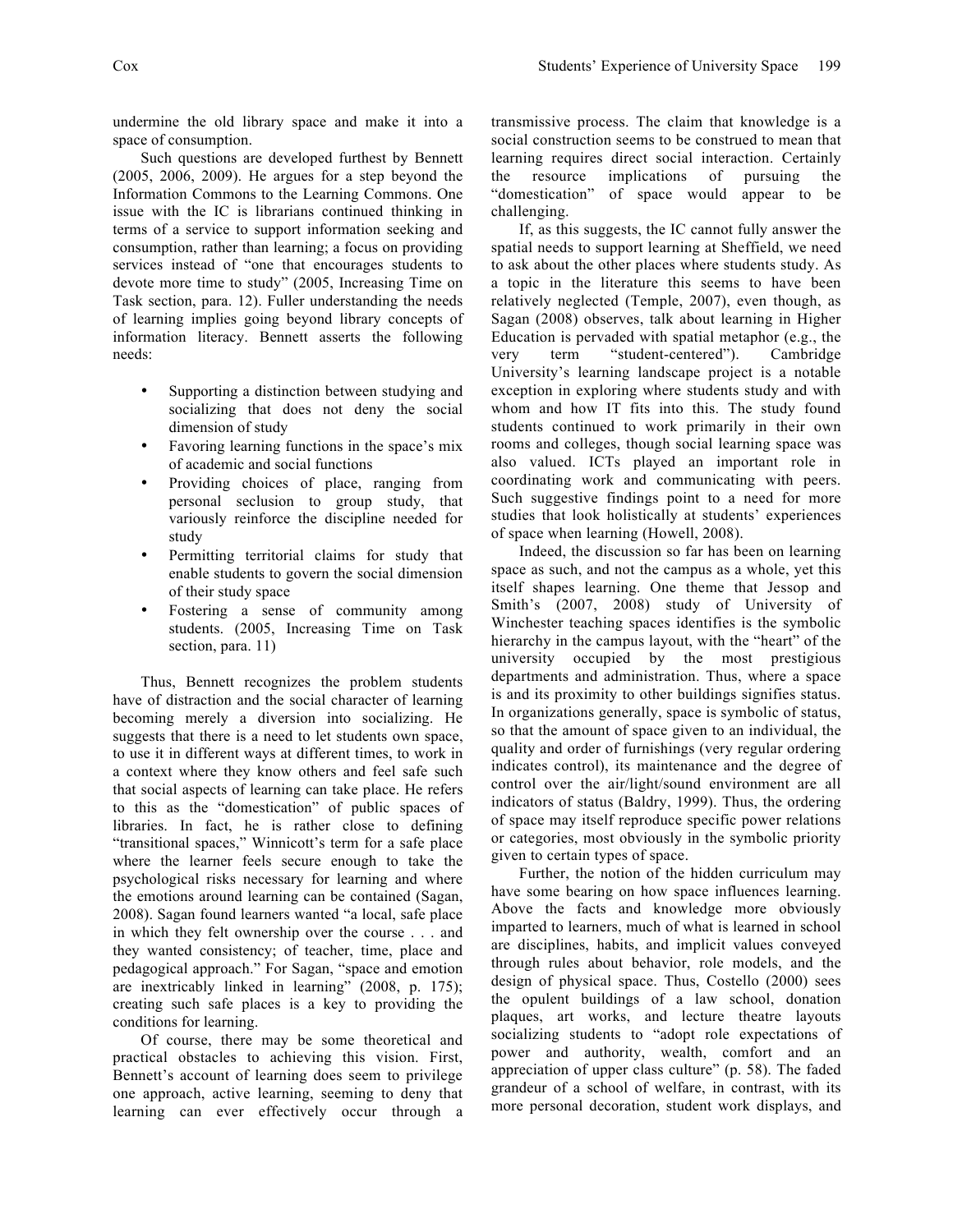seminar rooms laid out so students face each other in circles sends alternative messages of "limited resources and class aspirations, and about the values of empathy, modesty, tolerance, public service and communal responsibility" (2000, p. 58-59). Because these things are partly imparted through, and apparent in, the built environment of learning spaces, one could say that the hidden curriculum is visible (Prosser, 2007) or "hidden in plain sight" (Costello, 2000, p. 59).

## **Research Questions**

Thus the literature as yet tells us relatively little about how students experience new learning spaces like the IC, and about what the impact has been on their places of study. More immediate evaluative studies of specific new buildings are likely to neglect the wider picture in terms of re-evaluation of existing space or the hidden curriculum in campus design more generally. The study reported here endeavored to make a small contribution to filling these gaps by pursuing the following three research questions:

- 1. How do undergraduate students (UGs) and staff of one particular department experience university provided teaching spaces?
- 2. When and where do students prefer to conduct independent study?
- 3. How do students and staff experience the physical environment of the department, and how does this shape their relations with staff?

#### **Methodology**

The study was conducted at the author's own department in a research strong (Russell Group) university in northern England. The Information School is recognized as one of the UK's leading Departments of Information and Library Science; for example, it has been ranked first in every one of the Research Assessment Exercises. It has around 400 undergraduate, postgraduate, and research students. The project was a small-scale exploratory study and the primary data source consisted of six in-depth semi-structured interviews conducted with third-year (finalists) UGs on the BSc in Information Management. Three interviewees were students in the cohort that finished in 2009, and three with the cohort that finished in 2010. Each cohort is small with 25-30 students in it. Three interviewees were female. Finalists were chosen partly because aspects of their understanding of their subject explored in the individual interviews were most relevant to finalists. It is acknowledged that final year UGs have a particular viewpoint and that their perspectives would not represent those of all other level students or postgraduates. Two interviews were also

conducted with staff members. All the interviews lasted between 40 and 80 minutes. Data collected about the researcher's own experience of space included notes on memories and feelings about different teaching spaces and the building. Some material was also generated in an interview conducted by a colleague as part of a joint study of teachers' views of space (author co-authored paper).

Both the student and staff interviews employed visual methods, namely using photos as a tool for eliciting opinion and memories. The research questions revolved around everyday experience of space and emotional and aesthetic responses to it. Yet getting participants to articulate aesthetic and symbolic experiences of organizational space is hard (Jones, 1996; Taylor, 2002; Halford, 2004). Taylor identifies the cause of such "aesthetic muteness" in the way that talking about feeling is a less legitimate discourse in many organizations because it is subjective; it undermines instrumental cultures because it "complexifies and distracts" (Taylor, 2002, p. 835) and detracts from subjects' attempts to represent themselves as the "powerful and effective manager." This may be less true in academia, where the emotionality of learning is partly recognized. However, much of the talk of learning as a purely cognitive process of transmitting and absorbing information will again limit the extent to which the fullness of experience can be easily explored.

Visual methods were considered to be a promising approach to overcome such barriers since images tend to have a strong symbolic or connotative element and open to many interpretations, excite discussion and exploration. An interest in the multiplicity of everyday experiences of educational space has led a number of researchers to adopt participative visual methods of research (McGregor, 2003, 2004; Loxley, 2009; Mannion, 2003). The use of imagery could take the form of asking respondents to make drawings (Jones, 1996), take photos of favorite or significant objects (Tian & Belk, 2005), or take images that express their feelings about their work environments (Warren, 2002). Montgomery (2008) asks respondents to reflect on teaching practices by looking at schematics of possible room layouts. One problem with drawing or complex representational tasks is that it requires a degree of skill. Thus the simplest approach is to use images produced either by the researcher or the interviewees to elicit comments or stories in interviews, through captioning or discussion. The approach taken here was to use researcher-created color photos, and it involved the use a dozen 6" by 4" prints as an elicitation tool within an in-depth semi-structured interview in which interviewees were also asked about preferred learning spaces and study practices. Clearly the particular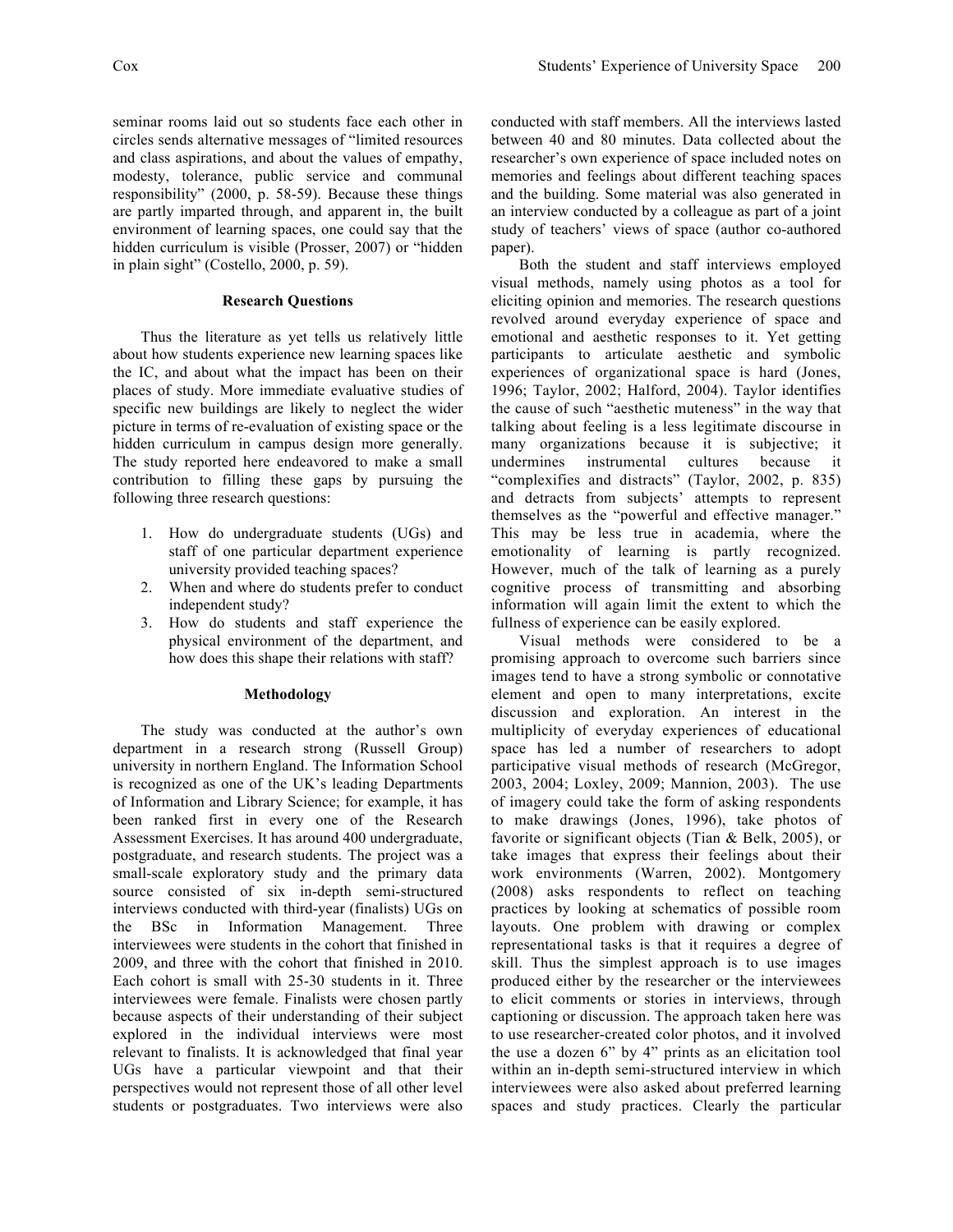photos chosen for the interviews constructed the spaces in particular ways. One staff interviewee commented on how well the photos used in the study captured the spaces; no one explicitly said they were misleading. However, it is hard to disentangle how far interviewees' responses were to the picture offered or to the room itself. They did elicit specific memories of those spaces, but the pictures could also be seen as representations of types of space, as in Montgomery (2008).

The analysis was thematic, using coding and rereading to identify themes emerging from the data (Braun & Clarke, 2006). The study sought to investigate the experience of social actors and how these are shaped by social structures. There was a concern to explore emic perspectives: students' experiences understood through their own words. It is recognized after Geertz, that understanding of social life is inevitably indirect, "our constructions of other people's constructions" (1973, p. 9), yet that language and interaction is adequate to build some reasonably trustworthy account. It is also recognized that the interview is a co-creation between the interviewer and interviewee, but without saying that the data collected is only about the interview process. Reflexively we have to locate ourselves in the research. Indeed, according to Hammersley and Atkinson (2007) we should be "systematically exploiting" (p. 18) our participation in the social world we are studying to enrich our accounts of it. Here the researcher's own intimate knowledge of the spaces being talked about and his reactions to what students and colleagues told him was an important source of insight. Equally as interviewing is itself a form of engagement, he learned a lot about relational aspects of student engagement by examining the interview itself and by looking at his own participation in it. All the interviewees were known to the interviewer. While this is again a limitation on the potential validity of the findings, the approach saw the pre-existing relationship between the interviewee and interviewer as a strength in terms of increasing understanding and honesty. The inclusion of the researcher in the study does not qualify the attempt to understand actors' own viewpoints for themselves; indeed, by being explicit about the researcher's place in the research, such subjectivity can be limited.

Although there was a central concern to discover the views of actors, this cannot be the end-point of analysis, since there is a moral imperative to explore the shaping of actors' experience by social structures, which may be outside their own awareness in order to inform action. So broadly the research could be positioned as critical interpretivist.

The research observed the guidelines of the British Educational Research Association (BERA, 2004) and was cleared under The University of Sheffield ethics review process. The ethics review process provided external validation of the application of procedures for gaining voluntary informed consent through explaining the research to potential participants verbally and in a written information sheet, anonymization of interviewees, as well as legal compliance to the Data Protection Act. As well as producing practical recommendations to the department concerned, the interviews were inherently useful. Sagan (2008) sees her own collection of learning biographies for research as an active, essential part of the learners' learning process itself. Similarly, this research was a positive act of engagement, enhancing rapport between the researcher and the students concerned, as well as being justified as research because of the theoretical and practical value of the findings.

#### **Results: Teaching Space**

Five of the thirteen photos shown to interviewees were of teaching spaces- including lecture theatres, labs and a redesigned "collaboratory" which had laptops at clustered tables- and that they might have remembered using in their first year. All names included are pseudonyms. Grant and Harold are the names given to the lecturer interviewees.

Broadly, the response to these photos was what would be expected in terms of a preference for the "interactive" (Dawn, Fiona), "specialized" (Ellen), "spacious" (Fiona), and technology rich environment seen in a collaborator in the IS, over a "stereotypical . . . utilitarian" (Charles), "traditional" (Fiona), even "oldfashioned" (Ellen) lecture theater. There was some acknowledgement that the computers could be a distraction. Staff were more skeptical and felt that rich technologies were not often used effectively. The space was actually difficult to reorganize, because of the need to secure laptops. Furthermore, because there were many screens, "students don't know where to look" (Grant). So, there were more tensions between Chism's (2006) principles than is immediately apparent. The notion of decentering is particularly problematic.

Despite their preference for the collaboratory, most of the student interviewees were quite accepting of the value of the lecture theatre when fit for purpose. Only one took the preference for the collaboratory further to be strongly critical of more lecture-orientated spaces.

It's very rigid. Very static . . . Everyone is focussed and guided in their attention. Obviously there's going to be somebody standing at the front there, talking. . . . The way it's organized, it's just very static. It's not like we are all facing in a big circle. It doesn't show we are going to have a discussion, it shows very much that someone is going to be lecturing at us. And we've to sit quietly and take notes.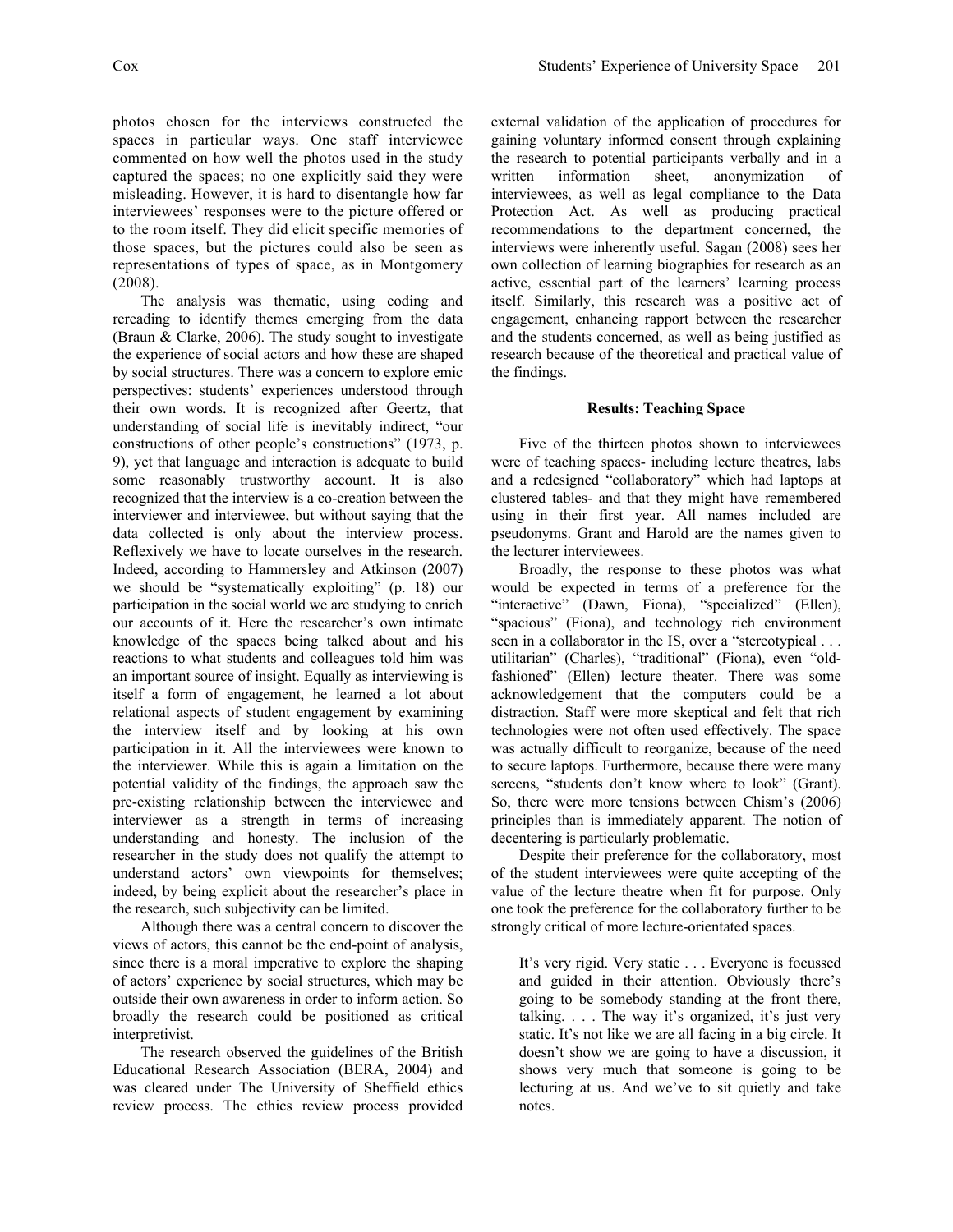But this extension of criticism was unusual. Looking at the lecture theatre layouts interviewees tended to focus on the importance of simple comfort, of being able to see and hear. So complaints about one room were around its tendency to get hot, but too noisy if the windows were opened to cool it down. The space was cramped:

I don't like the fact it hasn't got proper desks. It's just got the pull out table on the arm of the chair. I'm not a big fan of that because you haven't got space to spread out, like I mentioned earlier, so it's pretty much you've got the paper you're writing on and your pen in your hand and that's it. No space for pencil case, no space for a bottle of water. (Dawn)

The inability to have room to "spread out" was a recurrent theme in Dawn's interview. Another interviewee pointed to the difficulty of finding space for one's bag and coat, suggesting a sense of never really being able to occupy a space.

Implicit acceptance of transmissive modes of learning was also indicated by feelings about the virtual learning environment (at Sheffield called "MOLE"). Whereas lecturers saw it as overcomplicated and difficult to allow students to add content, students often liked it:

Everyone uses MOLE. MOLE is the university. This is what you are paying your 3000 pounds for. This homepage here. It's got everything you need on it. (Bob)

Everything you need is there (Adrian)

I love MOLE . . . now that I've learned to use it properly in my final year, I think its brilliant. (Fiona)

Thus, students liked the idea of the social interactive spaces, but they were mostly rather accepting of lecture type delivery too.

One interviewee complained about the repetitive character of color scheme in rooms and the sense of their looking very much like all the places he had been taught in. "Same as any room I've learned in throughout my life. White walls. Rows of chairs. Desk at the front." (Charles)

There is the sense that all the spaces were rather similar because of institutional branding and ironically because of attempts to standardize equipment. One of the teachers had experience of school teaching and mourned the loss of the ability to shape a classroom into different areas and celebrate student work in displays. Customization or domestication in efficiently managed space is hard to achieve. But in the interview he also reflected on not customizing things where it was possible, e.g., in handbook design or on the VLE. There is a tendency of things to become standardized and regimented.

## **Independent Study**

Another focus in the interview was where students conducted independent study and where they most liked to work, be that at home, in the library or a lab, or elsewhere. It was evident from these discussions that students work in less than ideal conditions. Students who still lived with their parents had better spaces. Student housing is often cramped, noisy, and poorly equipped, e.g., without a big desk. But the number of distractions where one lived was the main problem, students said. Even those who could concentrate in their rooms suffered from constraints of noise from neighbors or the wider environment. Ellen had to stop working when the local pubs and bars started opening because of the noise. Fiona felt she could only work away from home, yet fears about walking home after dark constrained the time she spent studying, even though the IC was open after 5:30. Such constraints forced students to be quite mobile, which also seemed to be linked to a lack of temporal routine. Time management for Bob revolved around putting himself in a position where it was more inconvenient to go and eat and risk getting diverted than to work. Students' mobility is associated with lack of routine and distraction.

All the students said that they always had a computer when they were studying. Ellen talked about "switching off" to mean finishing work for the day. This is could be particular to these students' subject of study, but is perhaps not untypical of students as a whole (Howell, 2008). Yet these students did not bring their laptops to campus because they were too heavy. This was an important factor shaping where they could study.

The IC was a recurrent reference point for the interviewees: an admired building, but it was not a popular place to study for these third-year students. In essence, this was because it was hard to find a computer and the "busyness" and chances of bumping into friends were too distracting:

I don't know what people did before the IC was here. Where did everyone go? (Adrian)

The building is brilliant, looks good. A proper Hitech library. . . . Everyone loves going to the IC. It's a social environment. It's like going out clubbing . . . you see everyone that you know there. It's like a huge cafeteria. Eating, relaxing, working, chatting. (Bob)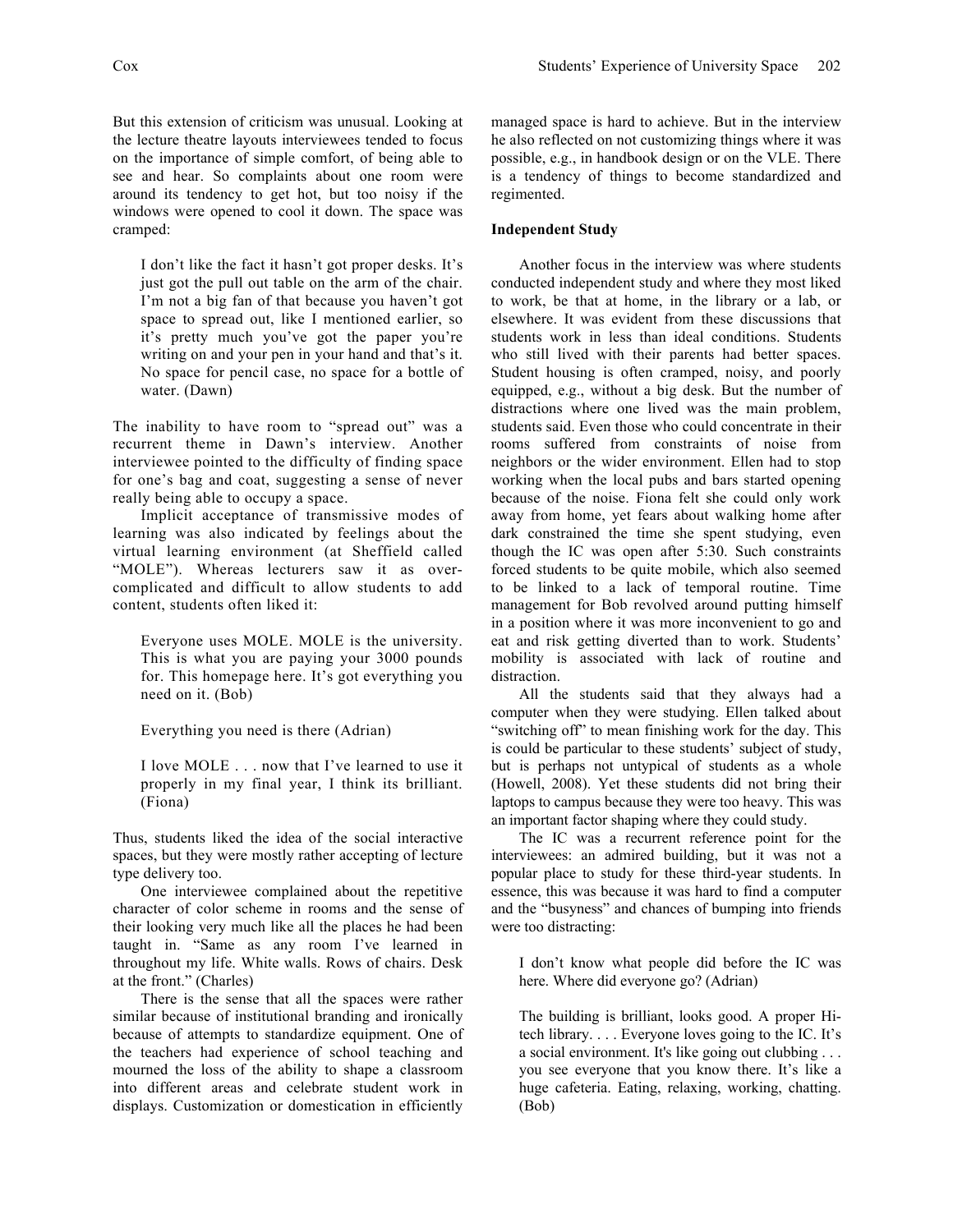If you sat and closed your eyes 'its just chatter.' (Bob)

During the day:

The IC is a common room. It's a massive 26 million pound common room. And it's full of thousands of computers used for Facebook and BBC news and sports. . . . A conversation is 2 minutes away from you wherever you are. (Bob)

He concluded that 10 p.m.- 2 a.m. was when to work in the IC.

So, students sought out other library spaces, labs which were quiet at certain times (or at least where one was unlikely to bump into someone one knew), and above all the two computer labs in the department itself. Entering the department building, students turned naturally out of the lifts[elevators] towards the labs, it "seems like our area" (Charles). "Because there is not really a common room, so that's where people go" (Charles). Thus, one of the favored spaces for study on campus was in the department itself.

## **The Department**

The final area of investigation was indeed the whole building and offices of the department. Students expressed strong identity with the department because it was small and because staff were friendly and helpful. Nevertheless, students complained about the entrance area of the department:

Drab and uninteresting. The same sort of faded grey on the walls and carpet. Not a very exciting environment. (Adrian)

Charles associated it with waiting:

Waiting for the lift, waiting in reception, waiting for a lecturer. There is nothing to do. Enclosed whitey/greyed colors.

Yet they did look and enjoy the research posters dotted around the Department, indeed complaining that they were not changed often enough.

But it was a photo of a corridor that produced some of the most interesting reactions. Although the corridor is merely a row of staff offices, there were genuine doubts in some students' minds about whether they were allowed there:

You'd open the door and you'd be like: should I be down here? Because it's so quiet. And . . . I don't know. I can't really explain why. You just felt like you were trespassing in somewhere you shouldn't

have been. To some extent I still walk down here slightly frightened to breathe 'cause you've got all the staff offices and you know that people are working inside and (whispering) you don't want to make too much noise. (Dawn)

For Dawn it felt like she was trespassing where important work was being done, and she worried about disturbing the occupants of the rooms. "It reminds me almost of an empty hospital or something because it's so quiet. No doors are opening, there's nothing anywhere, there's no posters, no nothing. Yet it does look a bit dark" (Fiona). Ellen liked walking down the corridor to playing the computer game Doom, where monsters might jump out of the doors. "It looks like a maze. It looks like the long walk before you go off the plank" (Ellen). So, it was threatening, and although the whole department is only two floors in a small building, it produced the effect of feeling confusing like a maze. Thus, entering into the department in one direction the students felt at home, while a few yards away they felt like trespassers. There was a sense of withdrawal and distance. The layout was confusing, even frightening.

The effect was inadvertent, due to closing fire doors and perhaps also students' security concerns; the building has no controlled access, and security is simply achieved by the sense of privacy. The sense of withdrawal, even absence, also reflects the realities of pressures on academics to do research. The largely unintended—and for staff probably unnoticed—effect of these simple physical arrangements is a sense of distance.

#### **Discussion**

In reflecting on the findings about the first research question for this study, which related to experiences of teaching spaces, students like the newly designed, technology rich environments. Yet problems in terms of distractions were still acknowledged, and for the teacher interviewees there were doubts about how well the technology was used, especially about the decentering of attention and inflexibility. Providing computers securely rendered the room rather inflexible. Thus thinking through Chism's (2006) list of spatial design principles for active learning reveals the contradictions between the different characteristics. The university provides a variety of types of learning space in terms of scale and layout, but they are not in themselves greatly flexible, as Jessop and Smith (2007, 2008) observe. The timetabling system and simplicity suggest using one or two rooms for an entire module, but that means that too often the teacher will find himself or herself fighting the room design to deliver teaching in particular ways.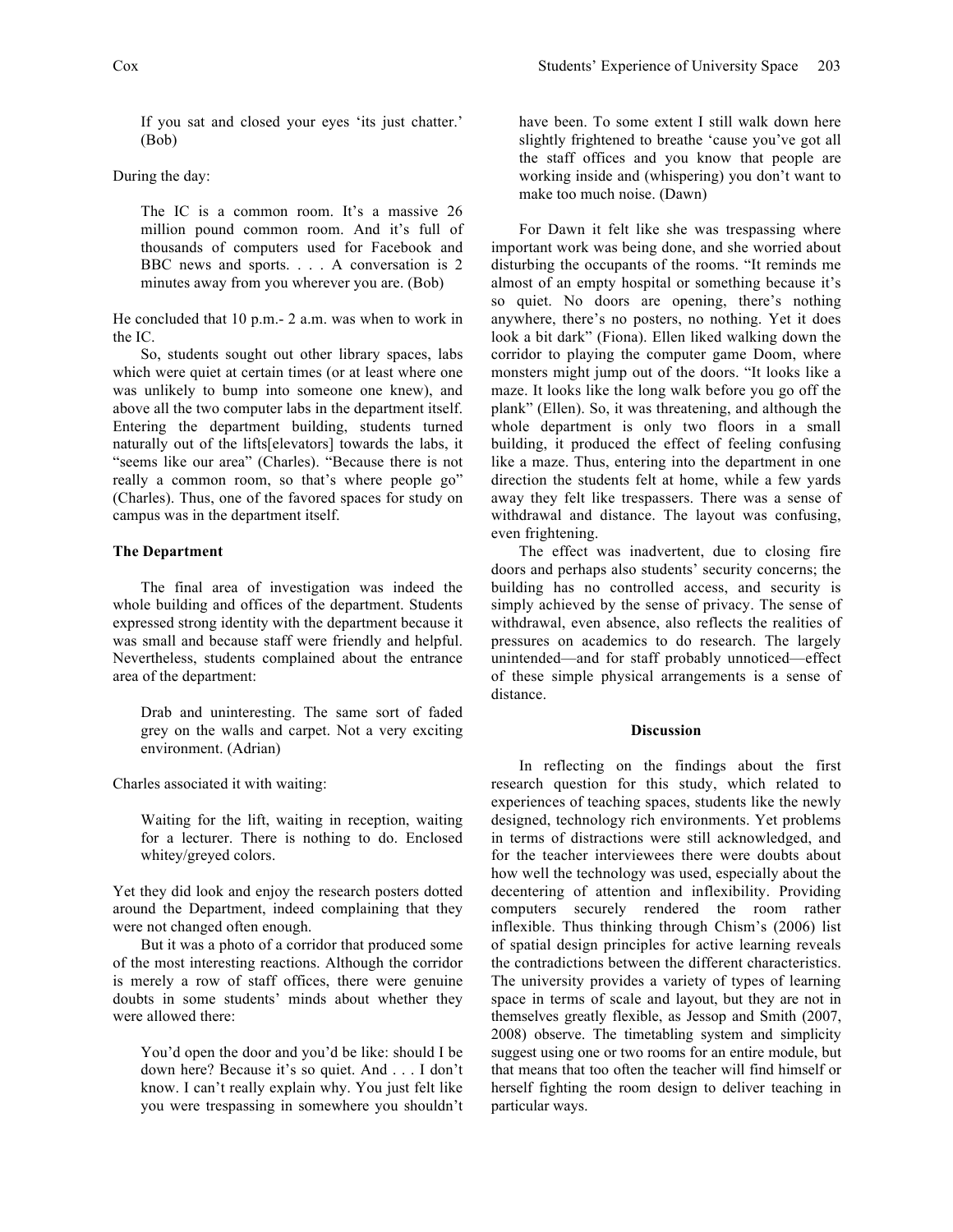Further, Chism's (2006) claim that a key driver for the changed use of space is change in student learning preferences did not seem to be supported here. Rather, students were relatively accepting of transmissive modes of learning. Significantly, the basic comfort, audibility, and visibility in rooms became critical in evaluating space in this context. Acceptance of transmissive modes of learning was particularly evident in the positive view taken of the VLE. Some interviewees felt all the spaces looked the same, and certainly we seem to be a long way from being able to provide "domesticated" space in this context.

As the researcher in this study, and also an active participant in teaching in the department, I was quite surprised by lack of strength of criticism of lecture type spaces. Perhaps I should not have been; inevitably in mass institutions students are socialized into the lecture as a way of learning. While not ideal, they can be effective. They suit some students' learning styles. Yet it did make me reconsider my own practice. Without diminishing my commitment to bring active, social learning into the classroom, it convinced me also of the need to attend to basic comfort, especially in terms of students having space for their things. Of course this is basic good practice, but I do think these issues tend to get masked by a focus on active learning. Further, the research strengthened my sense of the tendency of everything to get standardized in the name of efficiency and consistency. We need to struggle against this almost inadvertent regimentation, which is likely itself to help produce the surface or strategic learner.

Turning to choice of independent study space (the second research question), the impression is of how far student conditions of study fall short of the ideal as defined by Bennett or Sagan, at least for those who do not still live with their parents. The IC is an incredibly powerful symbolic statement in placing a large area of student space at the heart of the university campus. Collectively the students have a sense of owning the IC. In reality, individually, they do not own space there. The IC works as a spectacle of a student centric institution. It revalues all other space relatively, by being a benchmark in terms of high quality, purpose built spaces for students. It certainly relieves pressure on other spaces. But the competition for resources within it is intense. Its "busyness" is a distraction. These students did not use the IC, but rather sought out other quieter spaces where competition for space and computers was less. This included seemingly obscure labs, other library spaces (at certain times) and the department itself.

These findings convinced me that thinking more about where students study is an important part of reflective practice as a teacher. Of course, readers of this paper, as well as myself, were students once and the picture is perhaps not very different from what we experienced. But we can easily lose touch with such experiences, another effect of the distance between the teacher and the immediate experience of learning in a mass system. It had not been visible before to me that students liked to work in our own labs, even though my own office is just down the corridor.

As regards responses to the departmental building and offices themselves (research question three), students felt a strong identity with a small and friendly department. Yet the feelings of confusion, distance, and even fear generated by the corridor photograph reveal another layer of affect. The impression of distance seems to arise partly as an inadvertent byproduct of health and safety concerns, as well as security concerns. Entirely necessary security measures have a pervasive impact on campus on student engagement by creating barriers. I do not think, as staff, we do enough to counteract these effects because we ourselves barely notice them. We may contribute to this distance via our efforts to put relevant information into web sites and VLE, reliance on email to communicate and most recently electronic submission of course work. Creeping virtualization in the name of efficient service reduces direct contact. The sense of distance is also about a withdrawal of staff from engagement, created by the pressure to do research and our loyalties to academic tribes beyond the institution. Our own qualified engagement in the institution is reflected in qualified student engagement. Our own needs for privacy, quiet, for our own learning, for our own transitional space, creates a necessary exclusion. Further, sheer student numbers, the complexification of the student body through internationalization and greater social inclusion, and the fragmentation of teaching through modularization all contribute to a distance, further reproduced as lack of student engagement.

Relistening to the interviews to what I myself had said and thinking how I felt during them, I was struck by a degree of emotional distance. In retrospect I seem unnecessarily doubtful of asking about the affective or imaginative response to the photos. My questioning too, at times, showed signs of a concern about invading their privacy. I think it is reasonable to interpret this reserve as produced by institutional discourses which continuously construe learning as capable of rationalized, large-scale solutions. Affect is acknowledged at end-of-module evaluation or as personal problems to be referred to professionalized counseling services (Sagan, 2008). These responses themselves tell us much about the withdrawal from personal engagement which a mass, pressurized system tend to produce.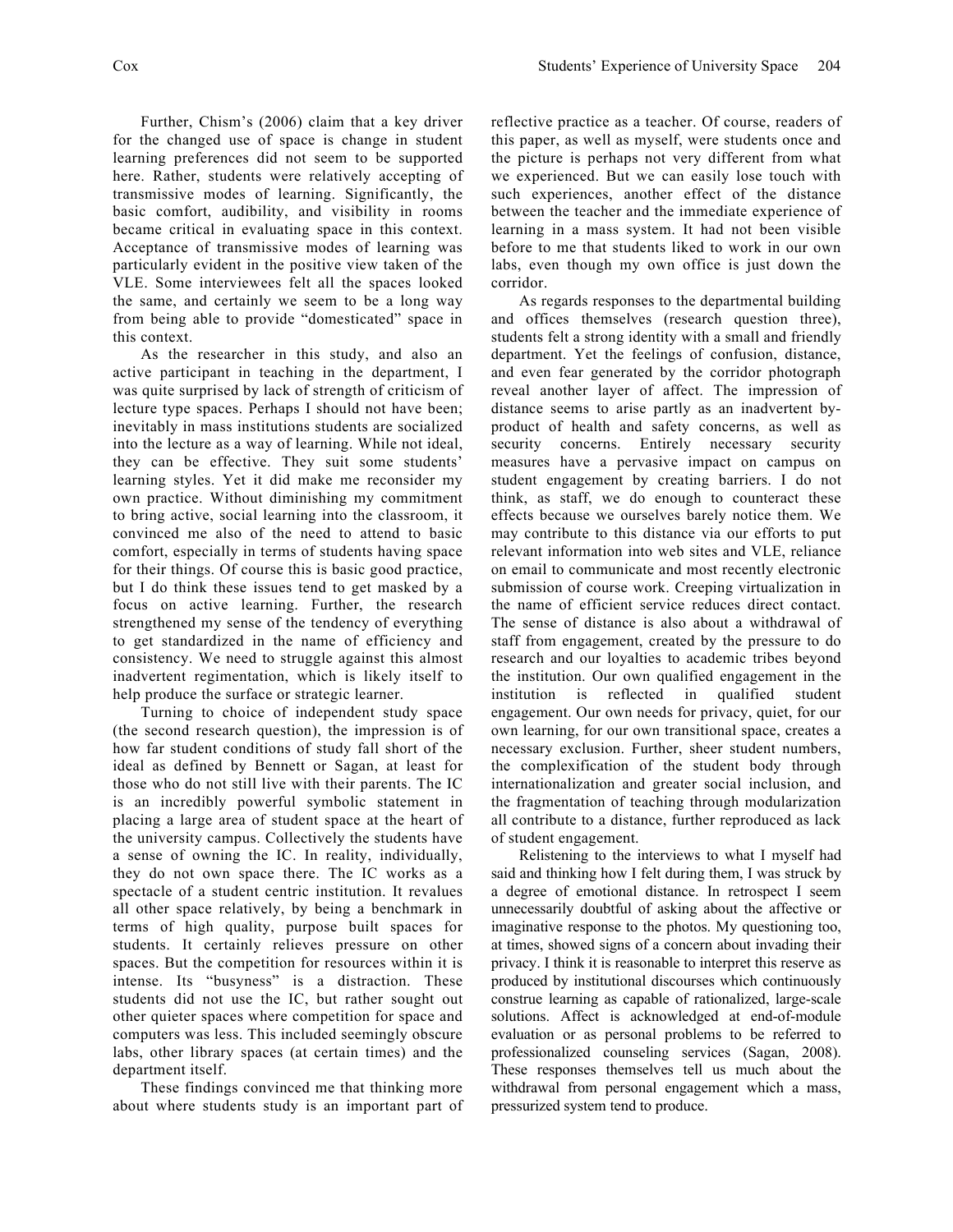#### **Conclusion**

The students interviewed for this paper were keen on their subject, and they liked the small friendly department. As third years they were engaged in studying quite intensely. Yet the investigation revealed much visible in the spatial environment that limits student engagement, features themselves reflecting wider structures. I suggest the same processes are at work in many departments in many institutions. Part of the power of the IC building is for us to see this more clearly. Change defamiliarizes the everyday experiences of space (Halford, 2004).

Improving teaching space is partly about providing more flexible, more technology-rich spaces. But in the context of partial acceptance of transmissive modes of teaching, there is a need to pay attention to basic comfort and to think about how to allow students to spread out and own space. Where students live is often poor for sustained independent study. The Information Commons is an acclaimed solution, not just architecturally, but by users. But there is a risk of seeing the IC as the whole answer. Individual groups of students, such as the finalists studied here, had very specific needs that were not always well met by IC. We need to explore more deeply differing needs and expectations (e.g., among international students). We need ongoing engagement with students about space; such discussions can open our eyes to how familiar spaces order the way students and staff relate, often in unwanted ways.

In reflecting on the spaces we use daily, Mann (2001) offers various theoretical resources for understanding student alienation and also strategies to address the issue. From this study of space, it is clear that strategic or surface learning seems to be partly a product of a mass system in which space is managed efficiently, at a cost in terms of flexibility, customization, "domestication" and, at times, even comfort. Even where sheer class size is not the issue, managerial efficiency, health and safety concerns, and security, continuing patterns of transmissive teaching, the time saving appearance of technologization, and pressures of competing staff priorities tend to produce a somewhat regimented, depersonalized environment. In this context students see themselves as outsiders (Mann, 2001). It may also be that because it is difficult to provide the spatial and other conditions for creativity, this produces a sense of alienation, too (Mann, 2001). Acknowledging these forces opens up many possibilities for fighting against the insidious effect of the structures. Simple personalization of learning materials, friendlier, hospitable signage and discourse, actively problematizing the effects of space during teaching, and the active creation of safe spaces are all available as strategies when the issues are made visible

to us. As questions about membership of the organization are a common issue for staff and students, solidarity is another strategy (Mann, 2000). Practitioner research, such as that described here, as itself an act of engagement, is a contribution to such solidarity.

#### **References**

- Baldry, C. (1999). Space: the final frontier. *Sociology, 33*(3), 535-553.
- Bennett, S. (2003). *Libraries designed for learning*  (CLIR Pub. 122). Retrieved from the Council on Library and Information Resources website: http://www.clir.org/pubs/reports/pub122/pub122 web.pdf
- Bennett, S. (2005). *Righting the balance* (CLIR Pub. 129). Retrieved from the Council on Library and Information Resources website: http://www.clir.org/pubs/reports/pub129/bennett. html
- Bennett, S. (2006). The choice of learning, *The Journal of Academic Librarianship, 32*(1), 3-13.
- Bennett, S. (2009). Libraries and learning: a history of paradigm change, portal. *Libraries and the Academy, 9*(2), 181-197.
- British Education Research Association (2004). *British educational research association, revised ethical guidelines*. Retrieved from http://www.bera.ac.uk/files/guidelines/ethica1.pdf
- Braun, V., & Clarke, V. (2006). Using thematic analysis in psychology. *Qualitative Research in Psychology, 3*(3), 77-101.
- Chism, N. V. N. (2006). Challenging traditional assumptions and rethinking learning spaces. In D. G. Oblinger (Ed.), *Learning spaces*. Boulder, CO: Educause.
- Costello, C. Y. (2000). Schooled in the classroom. In E. Margolis (Ed.) *The hidden curriculum in higher education* (pp. 43-60). London: Routledge.
- Crawford, W. (1999). Library space: the next frontier? *Online, 23*(2), 61-2.
- Edwards, R., & Usher, R. (2003). Putting space back on the map of learning. In R. Edwards & R. Usher (Eds.), *Space, curriculum and learning* (pp.1-12). Greenwich, CT: Information Age Publishing.
- Geertz, C. (1973). Thick description: Toward an interpretive theory of culture. In C. Geertz, *The interpretation of cultures: Selected essays* (pp. 3-30). New York: Basic books.
- Gulson, K. N., & Symes, C. (2007). Knowing one's place: space, theory, education. *Critical Studies in Education*, *48*(1), 97-110.
- Halford, S. (2004). Towards a sociology of organizational space, *Sociological Research*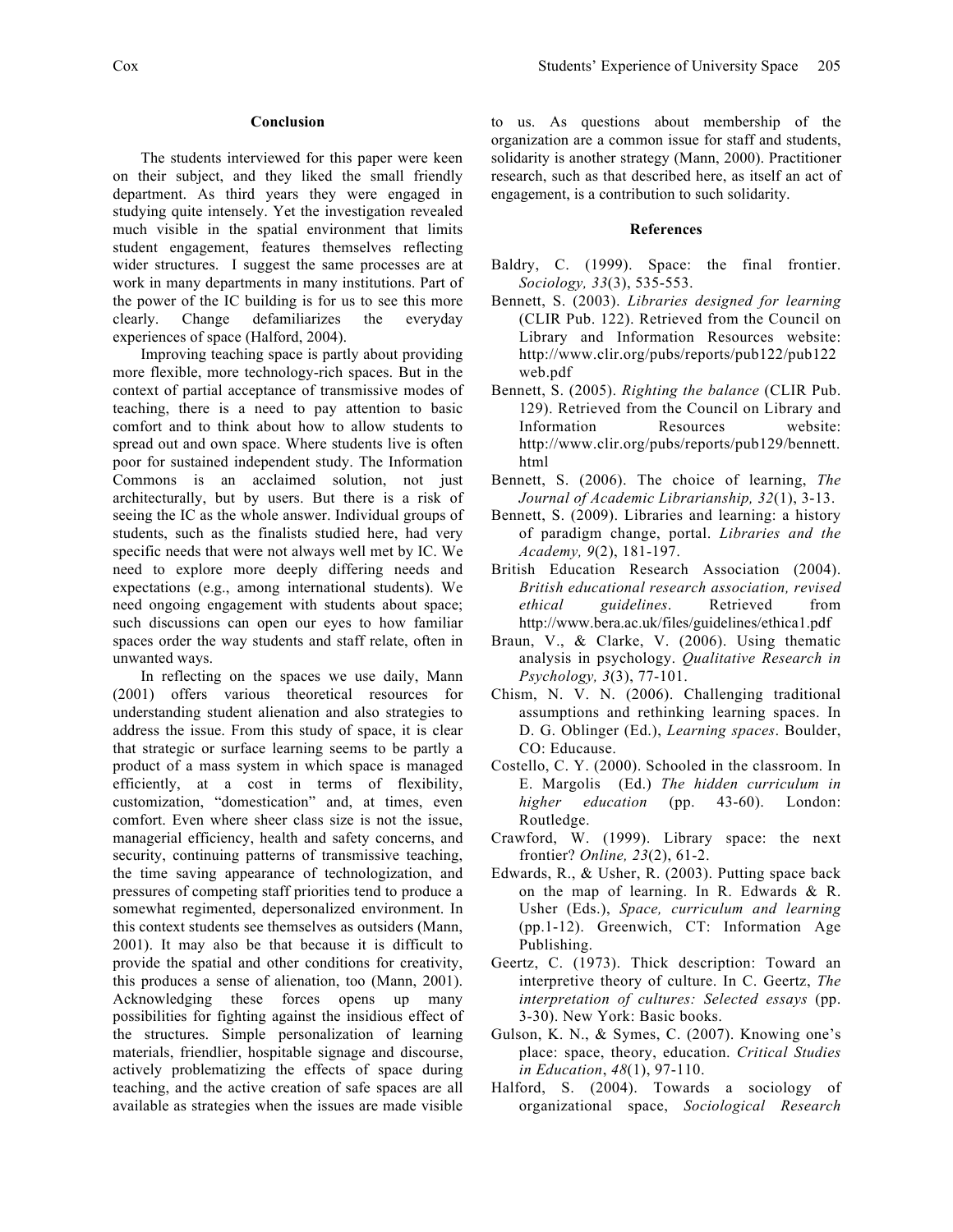*Online* 9(1). Retrieved from http://www.socresonline.org.uk/9/1/halford.html

- Hammersley, M., & Atkinson, P. (2007). *Ethnography: principles and practice* (3rd Edition). London: Routledge.
- Harris, K. (2003). Your third place or mine? Public libraries and local communities. *Public Library Journal, 18*(20), 26-29.
- Howell, C. (2008). *Thematic analysis: Space*. Retrieved from  $\sim$ http://www.caret.cam.ac.uk/blogs/llp/wpcontent/uploads/llp\_public\_t1report\_l3\_space\_fi nal\_v06.pdf
- Jamieson, P. (2009). The serious matter of informal learning. *Planning for Higher Education, 37*(2), 18-25.
- Jessop, T., & Smith, A. (2007). Teaching and learning spaces project: A university L&T fellowship project. University of Westminster.
- Jessop, T., & Smith, A. (2008, July). *Spaces, pedagogy and power: A case study*. Paper presented at the HEA Annual Conference, Harrogate.
- Jones, M. O. (1996). *Studying organizational symbolism*. London: Sage.
- Lefebvre, H. (1991). *The production of space*. London: Blackwell.
- Lewis, M. (2010). The University of Sheffield llibrary information commons: A case study, *Journal of Library Administration, 50*(2), 161- 178.
- Loxley, A. (2009, September). *Myspace? The visualisation of academic identity as articulated through the use of reflexive photo-participation*. Paper presented at the  $1<sup>st</sup>$  International Visual Methods conference, University of Leeds.
- McGregor, J. (2003). Making spaces: teacher workplace topologies. *Pedagogy, Culture and Society, 11*(3), 353-377.
- McGregor, J. (2004). Spatiality and the place of the material in schools, *Pedagogy, Culture and Society, 12*(3), 347-372.
- MacWhinnie, L. A. (2003). The information commons: The academic library of the future. *Portal: Libraries and the Academy, 3*(2), 241- 257.
- Mann, S.J. (2001). Alternative perspective on the student experience: Alienation and engagement. *Studies in Higher Education*, *26*(1), 7-19.
- Mannion, G. (2003) Learning, participation and identification through school grounds development, In R. Edwards & R. Usher (Eds.), *Space, curriculum and learning* (pp. 61-78). Greenwich, CT: Information Age Publishing.
- Marmot Associates. (2006). *Spaces for learning: A review of learning spaces in further and higher*

*education*. Retrieved from http://www.jiscinfonet.ac.uk/Resources/externalresources/sfc-spaces-for-learning

- Massey, D. (2005). *For space*. London: Sage.
- Montgomery, T. (2008). Space matters: Experiences of managing static formal learning spaces. *Active Learning in Higher Education*, *9*(2), 122-138.
- Paechter, C. (2004). Metaphors of space in educational theory and practice. *Pedagogy, Culture and Society*, *12*(3), 449-463.
- Prosser, J. (2007). Visual methods and the visual culture of schools. *Visual Studies, 22*(1), 13-30.
- Rusbridge, C. (1998). Towards the hybrid library. *Dlib magazine*. Retrieved from http://www.dlib.org/dlib/july98/rusbridge/07rusb ridge.html
- Sagan, O. (2008). Playgrounds, studios and hiding places: Emotional exchange in creative learning spaces. *Art, Design and Communication in Higher Education, 16*(3), 173-186.
- Soja, E. (1989). *Postmodern geographies: The reassertion of space in critical social theory*. London: Verso.
- Spencer, M. E. (2006). Evolving a new model: The information commons. *Reference Service Review*, *34*(2), 242-247.
- Spicer, A., & Hancock, P. (2008). *Creating an image of business in the 'new library.'* Paper presented at the  $1<sup>st</sup>$  Workshop on Imagining Business, Oxford.
- Taylor, S. S. (2002). Overcoming aesthetic muteness: Researching organizational members' aesthetic experience. *Human Relations, 55*(7), 821-840.
- Temple, P., & Barnett (2007). Higher education space: Future directions. *Planning for Higher Education, 36*(1), 5-15.
- Temple, P. (2007). *Learning spaces for the 21st century*. Retrieved from the settlement of the settlement of the settlement of the settlement of the settlement of the settlement of the settlement of the settlement of the settlement of the settlement of the settlement of the settl http://www.heacademy.ac.uk/assets/York/document s/ourwork/research/Learning%20spaces%20for%20t he%2021st%20century.pdf
- Thomson, P. (2007). Working with invisible geography of school exclusion, In K. N. Gulson. & C. Symes (Eds.), *Spatial theories of education* (pp. 111-130). New York: Routledge.
- Tian, K., & Belk, R. W. (2005). Extended self and possessions in the workplace. *Journal of Consumer Research*, *22*, 297-310.
- Usher, R. (2002). Putting space back on the map: Globalisation, place and identity. *Educational Philosophy and Theory, 34*(1), 41-55.
- Warren, S. (2002). 'Show me how it feels to work here': Using photography to research organizational aesthetics. *Ephemera, 2*(3), 224-245.
- Watson, L. (2007). Building the future of learning. *European Journal of Education, 42*(2), 255-263.